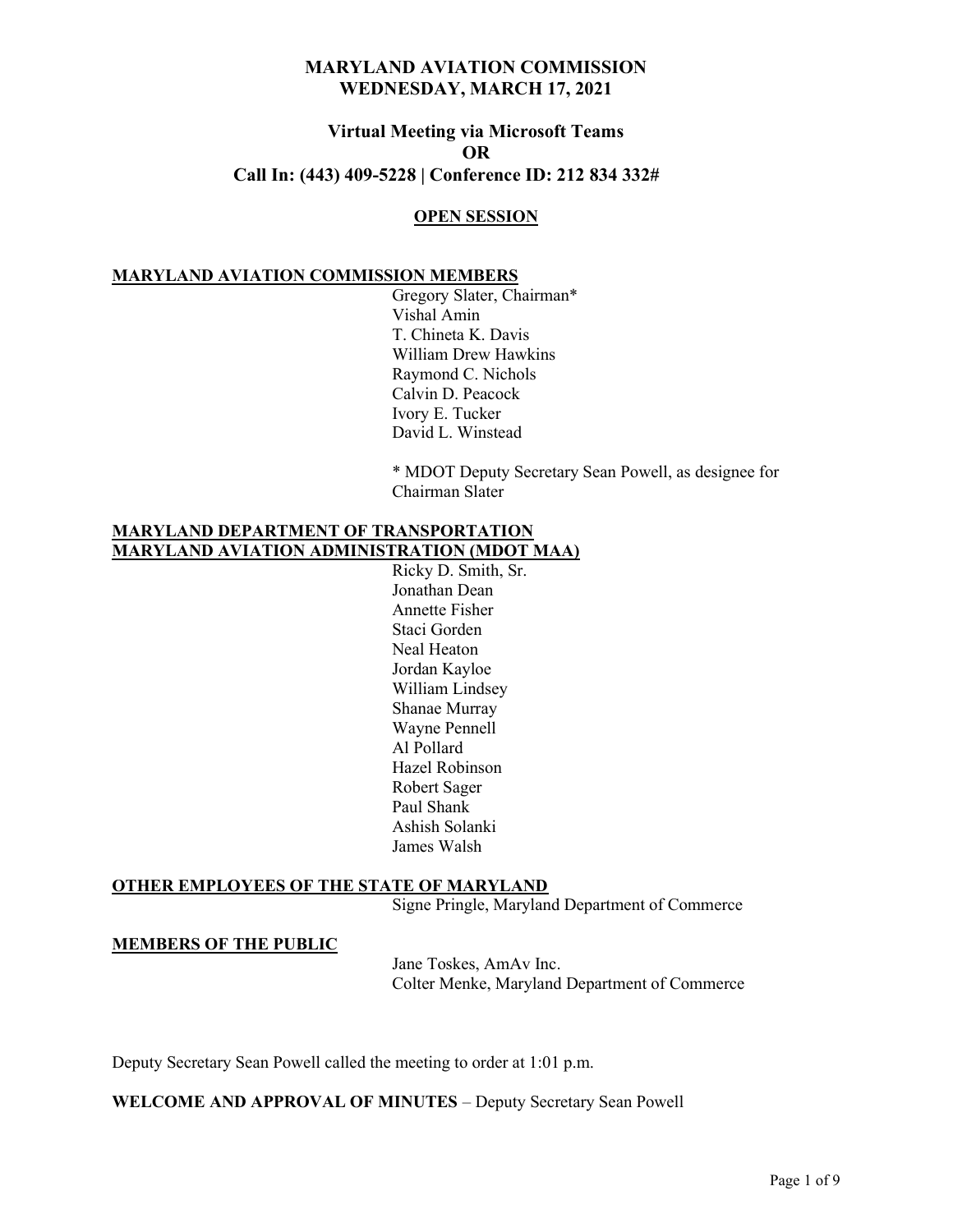## Virtual Meeting via Microsoft Teams OR Call In: (443) 409-5228 | Conference ID: 212 834 332#

Deputy Secretary Powell welcomed commissioners to the meeting. He thanked MAA employees for their hard work and dedication, especially during the pandemic and the recent weather events. He congratulated MAA for winning the Airport Service Quality (ASQ) Award.

Upon request for a motion to approve the minutes of the January 13 Commission meeting, it was so moved by Commissioner Hawkins, seconded by Commissioner Winstead, and approved unanimously.

## EXECUTIVE DIRECTOR'S REPORT – Ricky Smith

### Overview of COVID-19 Impact on BWI Marshall:

- Acknowledgement of the one year anniversary of the start of the pandemic
- A number of restrictions continue at BWI Marshall and Martin State Airports in regards to operations and with the workforce (i.e. requiring face coverings, social distancing, teleworking when possible).
- The focus is on MDOT MAA's Recovery Plan, which includes strategies to protect employees, passengers and customers.
- Due to the pandemic, there has been a prolonged decline in air traffic. For calendar year 2020, BWI Marshall served 11.2 million passengers— a 58.5 percent drop from 2019.
- Despite the decline, BWI Marshall remains the busiest airport in the region ahead of DCA and IAD. BWI has 40% of the market share of the three regional airports.
- The airport is preparing for robust return of customer travel. Passenger traffic is steadily increasing. Last Friday (March 12, 2021) was the busiest day for the airport over the past year.
- Air cargo remains strong. The growth of the Amazon Air operation at our Midfield Cargo Complex in recent years has led to strong increases in cargo shipments.
- There has been an ongoing effort to save jobs, protect small businesses and ensure a level of service for airport customers. Throughout the past year, MAA has provided important financial relief to a number of our airport partners.
- Currently, 57% of airport shops and restaurants are open
- As vaccines continue to roll out to communities across the state and the region, conditions will continue to improve

### Legislative Update:

Four bills impacting MAA are currently in various stages in the state legislature:

### HB 685 & SB 107 - Secure Maryland Wage Act

(Passed Senate/Awaiting Committee hearing in House)

The bill mandates a higher hourly wage for certain workers at BWI Marshall in order to improve the safety and security of the Airport.

### HB 1304 & SB 705 - Rental Vehicles and Peer to Peer Car Sharing

(Passed Senate/Awaiting Committee hearing House)

The bill attempts to bring parity in the fees and charges required by MAA between the rental car industry and Peer to Peer car sharing platforms.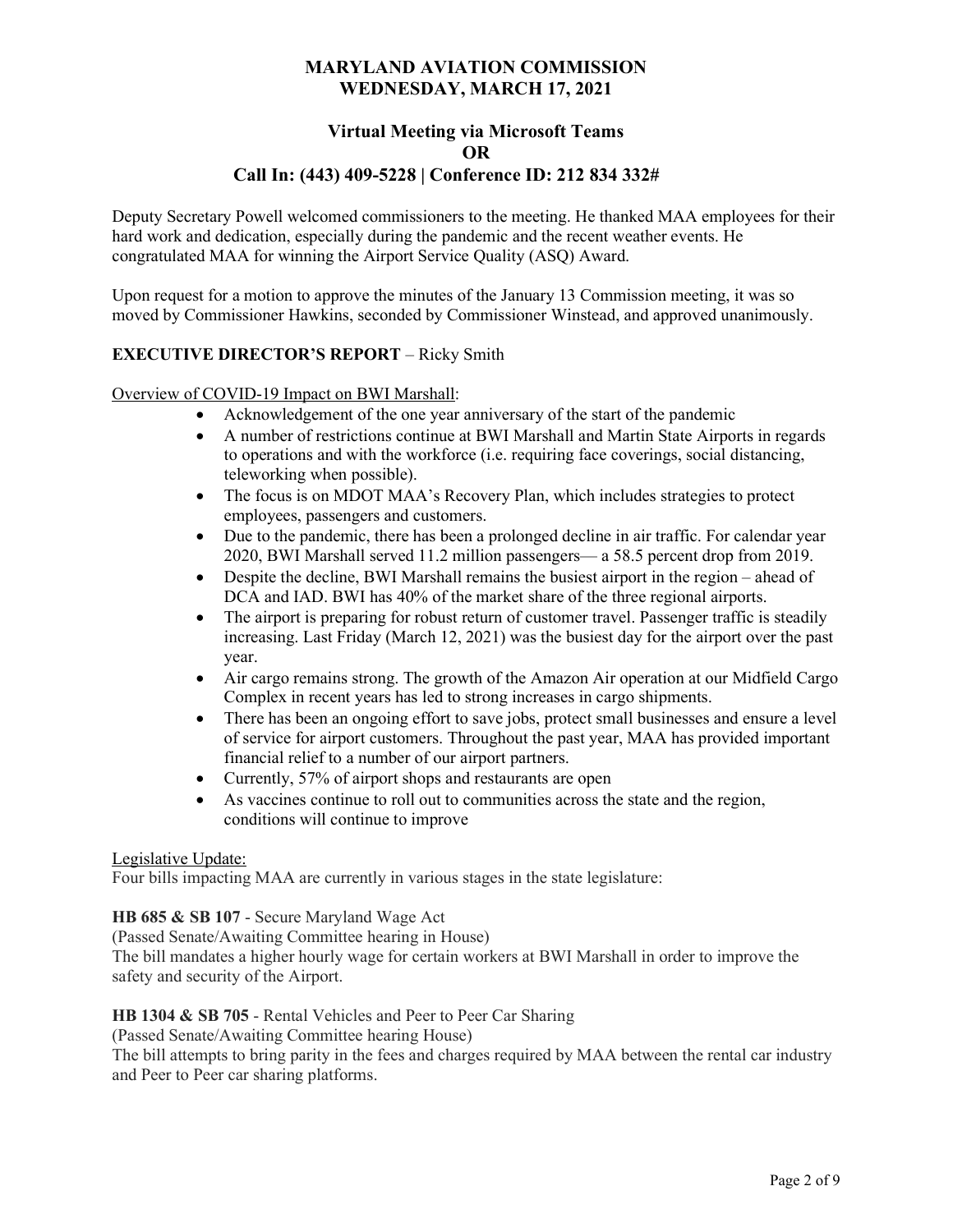## Virtual Meeting via Microsoft Teams OR Call In: (443) 409-5228 | Conference ID: 212 834 332#

HB 1012 - BWI Thurgood Marshall Workers Right to Reinstatement Act

(Awaiting Committee hearing in House)

The bill requires BWI Marshall concessions to collect personal information from laid-off employees so that these individuals are the first to be notified when employment opportunities arise.

SB 772 - Small Business COVID–19 Relief Act of 2021 (BWI Marshall Amendment) (Awaiting Committee hearing in Senate) The Amendment to this bill requires MAA to extend subleases of BWI Marshall concessions by 5 years.

### ASQ Award:

Airports Council International, a major airport industry organization, named BWI Marshall as the Best North American Airport in our size category (25-40 million passenger category) in the 2020 Airport Service Quality program. The ASQ program recognizes global airports for delivery of the best customer service, as measured by passengers.

Mr. Smith congratulated and thanked MAA employees and Commissioners for the service and dedication that contributed to the prestigious award recognition.

### BUSINESS DEVELOPMENT & MANAGEMENT – James Walsh

Fiscal Year Results - Since March 2020, revenue from enplaned passengers has declined drastically due to the COVID-19 pandemic and travel cancellations. However, operating revenues are not down as much as passenger traffic. Typically, we'd have an operating surplus mid-year, but this year we broke even. The expectation is that we will be able to contribute to the Transportation Trust Fund this year. Revenue from landed weight has held steady, with Prime Air continuing its robust air cargo service.

In the second quarter of FY 2021, operating revenues at BWI airport totaled \$74,361 and non-operating revenues totaled \$18,034. Appropriation expenditures at BWI totaled \$212,972 and operating expenditures totaled \$75,439. Thus far, the airport has spent about 35% of the annual appropriations.

Like BWI Marshall, Martin State has continued to operate in a fiscally responsible manner. In the second quarter of FY 2021, operating revenues at Martin State airport totaled \$4,272. Appropriation expenditures at Martin State totaled \$7,390 and operating expenditures totaled \$3,462.

### New Bond Issuance

MAA was the first MDOT Business Unit to issue bonds under new Maryland Code Transportation Title 3.

What is a bond? Bonds are a debt instrument (or financing tool) to assist entities in funding capital projects.

Until recently in 2014, legislation was passed providing MDOT the authority to issue Special Transportation Project Revenue Bonds on behalf of MAA. Bonds are backed by the revenue produced by the project. A bond term is no more than 30 years.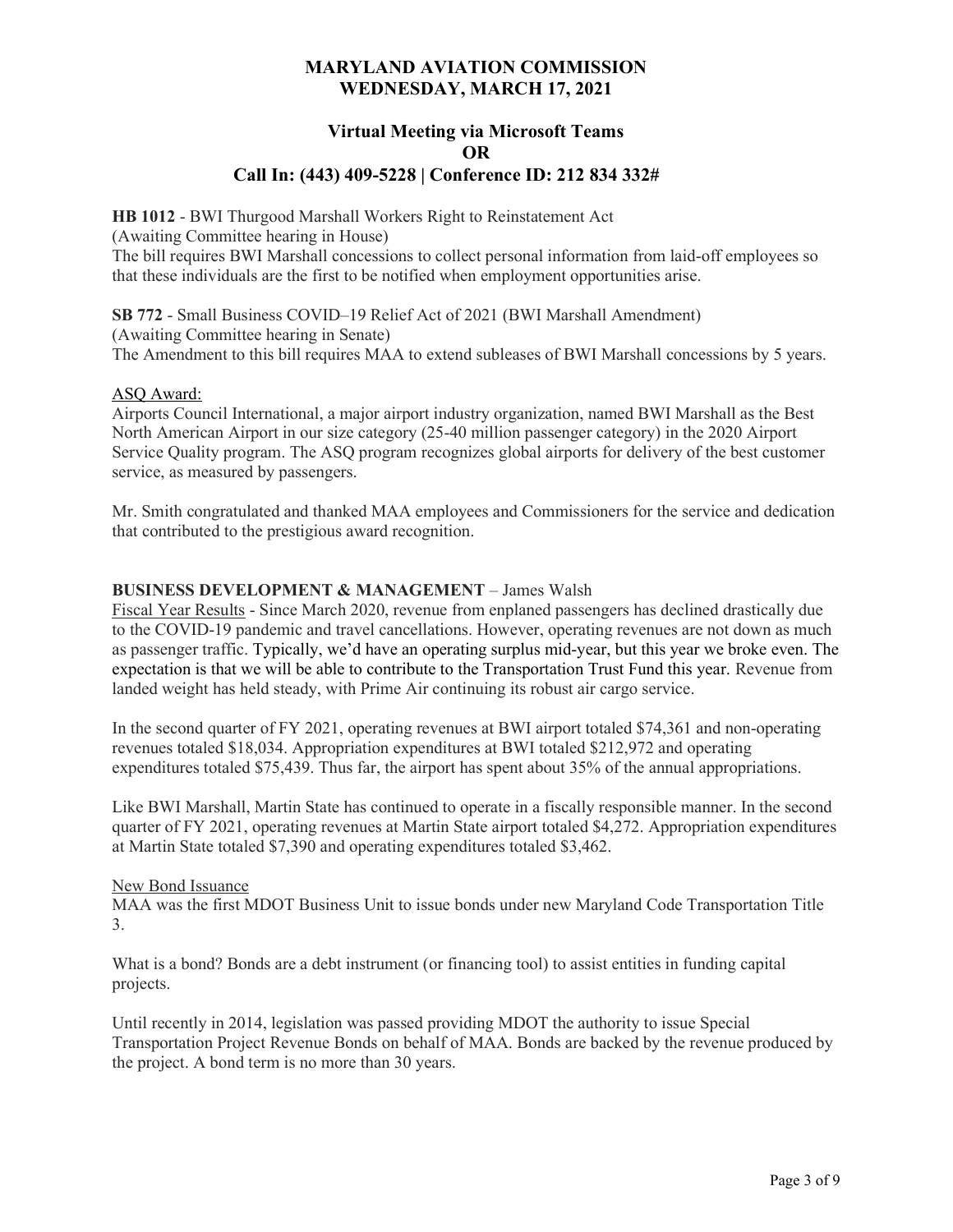## Virtual Meeting via Microsoft Teams OR Call In: (443) 409-5228 | Conference ID: 212 834 332#

In January, MDOT and MAA staff participated in a virtual roadshow event where a sales pitch was made by the underwriting firm and MDOT management to potential investors prior to the bond sale. Underwriters introduced MDOT to institutional investors (i.e. analysts, fund managers, hedge funds, etc.) and potential investors learn about MDOT, its history, and its key personnel.

The rating agencies (Moody's and Fitch) have assigned high ratings to these bonds.

The bonds were sold to investors on February 10, 2021. As a result, a new credit has been established. The revenue bond issuance provided \$220 million in refinancing for MEDCO and Parking. This positions MAA well to issue \$425 million in new funding for the A/B Connector and baggage handling system project.

### PLANNING & ENGINEERING – Paul Shank

Key Projects Update – Phase 2 of Concourse A Improvements (Five gate extension) are now complete. The project includes: five new gates for B737-800 aircraft, new restrooms, loading bridges, concessions, electrical, mechanical, and storage. Exterior and interior photographs of the work were presented in the accompanying PowerPoint presentation.

Phase 1A of Taxiway T reconstruction is underway. The project includes: new asphalt pavement and new concrete behind gates B2, B4, A1-A5, A7 & A9. Work also includes removal and installation of airfield lighting.

Projects to begin in 2021:

 Airline Maintenance Facility and Taxiway F (Phase 1/ Segment 1) – Anticipated Schedule is 2021-2024.

Work includes: site development for airline maintenance facility; utilities will be brought into the site for connection to the facility; construction of perimeter roads will be realigned to allow for both landside and airside access to the facility and connectivity to the existing perimeter road near Taxiway 'W'. In addition, a portion of Taxiway 'F' will be relocated.

BWI Terminal Restroom Enhancement Program.

Work includes the renovation of six sets restrooms; two sets each in Concourses B, C, and D.

- Airfield Lighting Vault Relocation Anticipated Schedule is 2021- 2023. Work includes building a new replacement ALV with dedicated rooms for each R/W system with fire separation for improved reliability and redundancy.
- Remote Transmitter / Receiver (RTR) Relocation Work includes building a new replacement ALV with dedicated rooms for each R/W system with fire separation for improved reliability and redundancy.
- Terminal A/B Connector and Baggage Handling System Anticipated Schedule is 2021-2024.

Work includes: three-level expansion to Terminal A/B, underground utility relocations and concrete apron reconstruction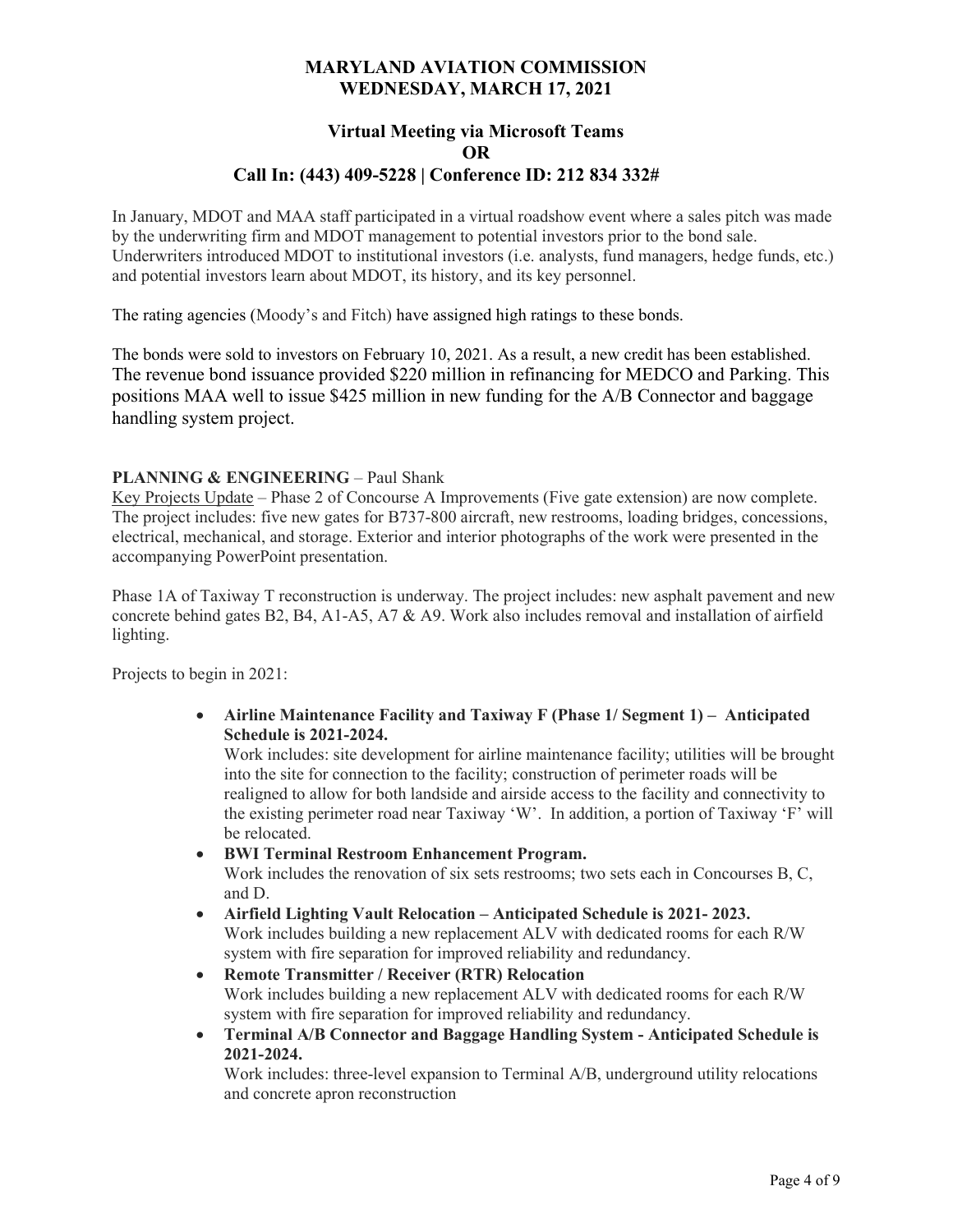## Virtual Meeting via Microsoft Teams OR Call In: (443) 409-5228 | Conference ID: 212 834 332#

#### Planning & Engineering Awards:

#### MdQI Project of the Year - Over \$5 Million

Project: BWI Concourse A Improvements – Phase II Firms: Airport Design Consultants - Ellicott City, MD WSP - Baltimore, MD Parsons Transportation - Glen Burnie, MD Hensel Phelps - Tysons Corner, VA

### MBE/WBE Award – Construction

Project: BWI Concourse A Improvements – Phase II Firm: Elite Wall Systems - Silver Spring, MD

#### MBE/WBE Award – Engineering

Project: BWI Concourse A Improvements – Phase II Firm: Airport Design Consultants - Ellicott City, MD

#### Subcontractor Award – Engineering

Project: BWI Concourse A Improvements – Phase II Firm: The Sheward Partnership - Baltimore, MD

### Modal Awards – Projects Under \$5 Million

Project: Mathison Way Pavement Rehabilitation Firms: AECOM - Baltimore, MD Michael Baker International - Linthicum, MD Hill International - Washington DC Allan Myers of MD - Fallston, MD

#### Approval of COMAR Amendments for Airport Noise Zone at BWI Marshall

Baltimore/Washington International Thurgood Marshall Airport: MDOT MAA recommended that the Maryland Aviation Commission approve the proposed amendment to Regulation .01 and .12 under COMAR 11.03.01 and COMAR 11.03.01.01-1 Incorporation by Reference

MDOT MAA proposes to update the Code of Maryland Regulations (COMAR) to reflect an updated Airport Noise Zone (ANZ) and Noise Abatement Plan (NAP) for Baltimore/Washington International Thurgood Marshall Airport (BWI Marshall). The MDOT MAA develops and certifies the BWI Marshall ANZ pursuant to the Maryland Environmental Noise Act of 1974 (See Transportation Article, §§5-805, 5- 806, and 5-819, Annotated Code of Maryland). The current certified ANZ for BWI Marshall, certified in 2014, is referenced in COMAR Section 11.03.02.10 and incorporated by reference in COMAR Section 11.03.01.01-1(B)(5)

In accordance with Transportation Article §5-201 (b)(2), Annotated Code of Maryland, the Maryland Aviation Commission is charged with the approval of regulations prior to their adoption by the MDOT MAA Executive Director.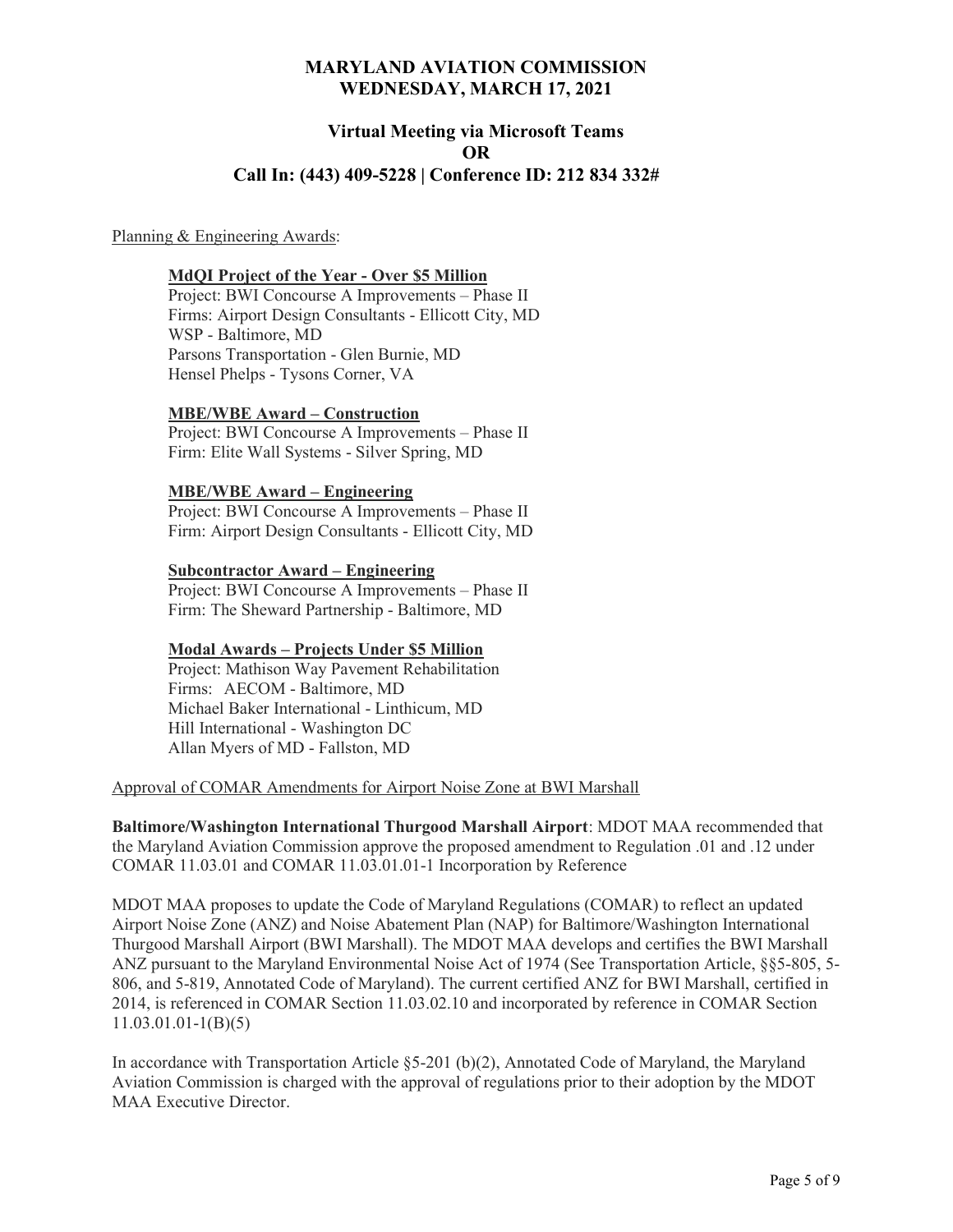## Virtual Meeting via Microsoft Teams OR Call In: (443) 409-5228 | Conference ID: 212 834 332#

MDOT MAA presented the Draft 2020 ANZs for BWI Marshall and Martin State Airports to this Commission on November 18, 2020. The Commission approved MDOT MAA moving forward. Draft Documents and notice of Public Workshop and Public Hearing published on January 15. Comment period – January 15 – February 16.

Due to Covid-19, workshops and hearings were held virtually. 67 people attended the BWI Marshall ANZ workshop and hearing; and two comments were received after the hearing. Public comments received do not require changes to the ANZ/NAP document. Comments noted that "MDOT MAA produced an updated ANZ that appears to be in accordance with Maryland law and regulation".

Comments noted differences between FAA Part 150 and State ANZ noise modeling. MAA will study the consolidation of federal and state noise studies into one coordinated document that is federally eligible for funding. Public Comments received were included in the Final ANZ/NAP document.

Upon request for a motion to approve the proposed amendment, it was so moved by Commissioner Amin, seconded by Commissioner Hawkins, and approved unanimously.

## Approval of COMAR Amendments for Airport Noise Zone at Martin State

Martin State Airport: MDOT MAA recommended that the Maryland Aviation Commission approve the revised and proposed updated ANZ and NAP for MTN as to be provided for in amendments to COMAR 11.03.02.10 Certified Airport Noise Zone and COMAR 11.03.01.01-1 Incorporation by Reference.

MDOT MAA proposed to establish an updated Airport Noise Zone (ANZ) and Noise Abatement Plan (NAP) for Martin State Airport (MTN) as required by Maryland Law. See Annotated Code of Maryland, Transportation §§ 5-805, 5-806, and 5-819 and COMAR Section 11.03.02.10 – Certified Martin State Airport (MTN) Noise Zone. The current certified ANZ and NAP for MTN are incorporated into COMAR by sections 11.03.01.01-1 (B) (6) and 11.03.02.10.

In accordance with Transportation Article §5-201 (b)(2), Annotated Code of Maryland, the Maryland Aviation Commission is charged with the approval of regulations prior to their adoption by the MDOT MAA Executive Director.

MDOT MAA presented the Draft 2020 ANZs for BWI Marshall and Martin State Airports to this Commission on November 18, 2020; Commission approved MDOT MAA moving forward. Draft Documents and notice of Public Workshop and Public Hearing published on January 15. Comment period – January 15 – February 16.

Due to Covid-19, workshops and hearings were held virtually. 18 people attended the MTN ANZ workshop and hearing, and no comments were received.

Upon request for a motion to approve the proposed amendment, it was so moved by Commissioner Nichols, seconded by Commissioner Davis, and approved unanimously.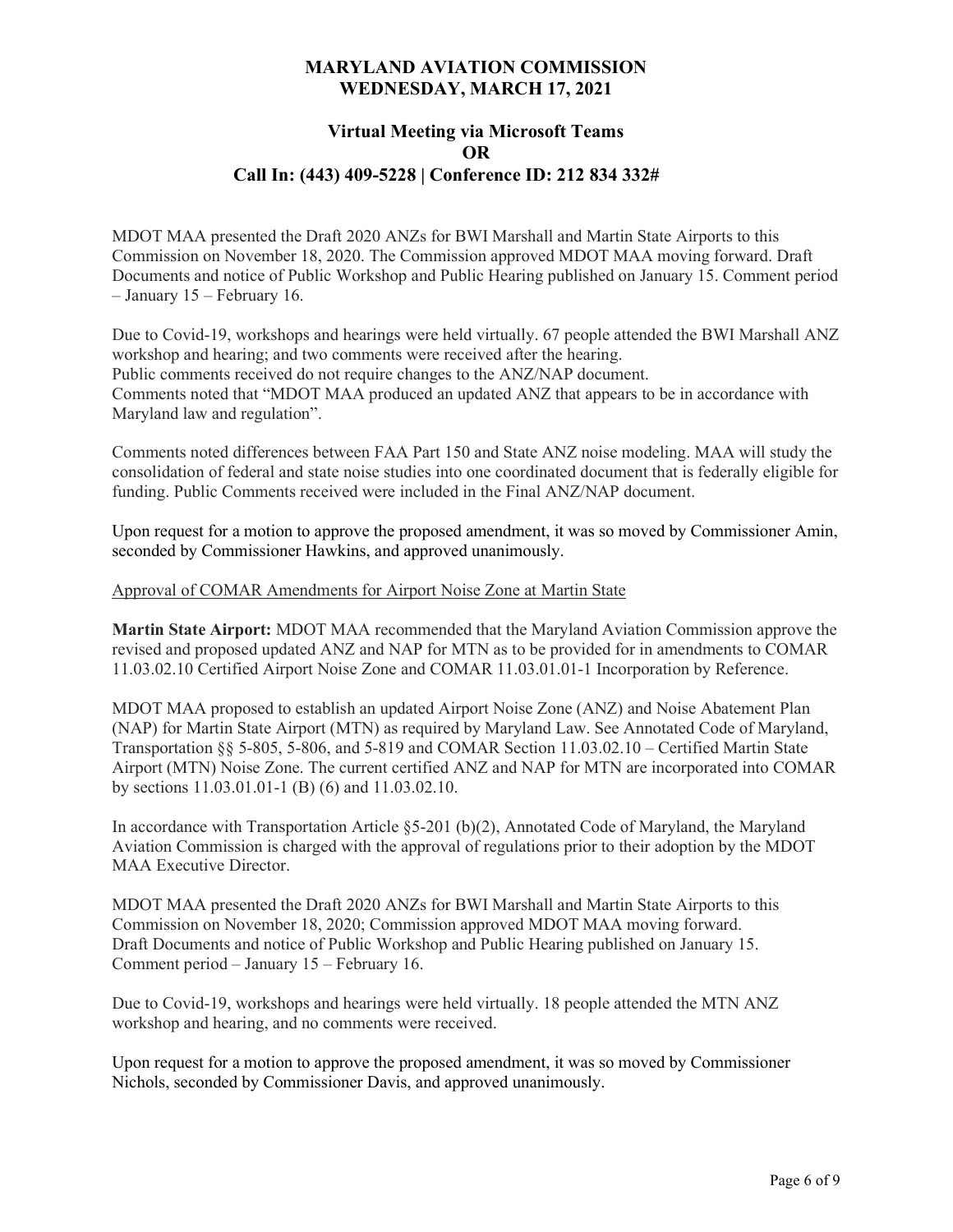# Virtual Meeting via Microsoft Teams OR Call In: (443) 409-5228 | Conference ID: 212 834 332#

## BWI OPERATIONS & MAINTENANCE – Wayne Pennell

Overview of Security Posture

The Office of Airport Security (OAS) is responsible for administering and providing procedural oversight of all public safety and security activities. Security's main coordination responsibilities include:

- Facilitating all TSA operations and administrative requirements
- Oversight of the MDTA Police detachment (approx. 172 personnel –LEO, Dispatch and Canine)
- Intelligence Liaison with JTTF-FBI, FAMS, CBP, ICE, HSI, DEA, Maryland Coordination & Analysis Center and the DoD
- BWI Marshall Airport credentialing and security training, oversight of video and access control systems (approx. 20,000 annual BWI ID's)
- Management and oversight of the contract guard services (approx.  $175 200$  personnel)
- Management of Security Technology Integrator (Duress Alarms, Access Control, and IASS)

Other assigned duties include coordinating all BWI Marshall Airport Homeless and Human Trafficking Initiatives, Active Shooter and Mental Health Awareness Training and operationally managing the Trusted Traveler Program.

## Key Partners

-MDTA Police -MDOT Homeland Security -TSA (Transportation Security Administration) -FBI (Federal Bureau of Investigations) -CBP (Customs & Border Protection) -United State Air Force /Department of Defense -FAMS (Federal Air Marshall Service) -U.S. Secret Service -U.S. State Department -DOJ/AUSA H. Eisenberg -FAA (Federal Aviation Administration)

## MTN OPERATIONS & MAINTENANCE – Al Pollard

At the start of the pandemic began, aircraft operations at Martin State Airport declined but began rebounding last summer. Since that time, operations have remained steady. Corporate travel via charter flights to and from Martin State airport account for most of the activity. July, August and September were strong. The winter months are usually a slow time with fewer overall flights. Fuel sales are down compared to last year, but only slightly behind.

Two new flight schools executed contracts to start operating out of Martin State Airport– Aviation Training Consulting LLC and ATP Flight School. By the spring, there will be four flight schools in operation.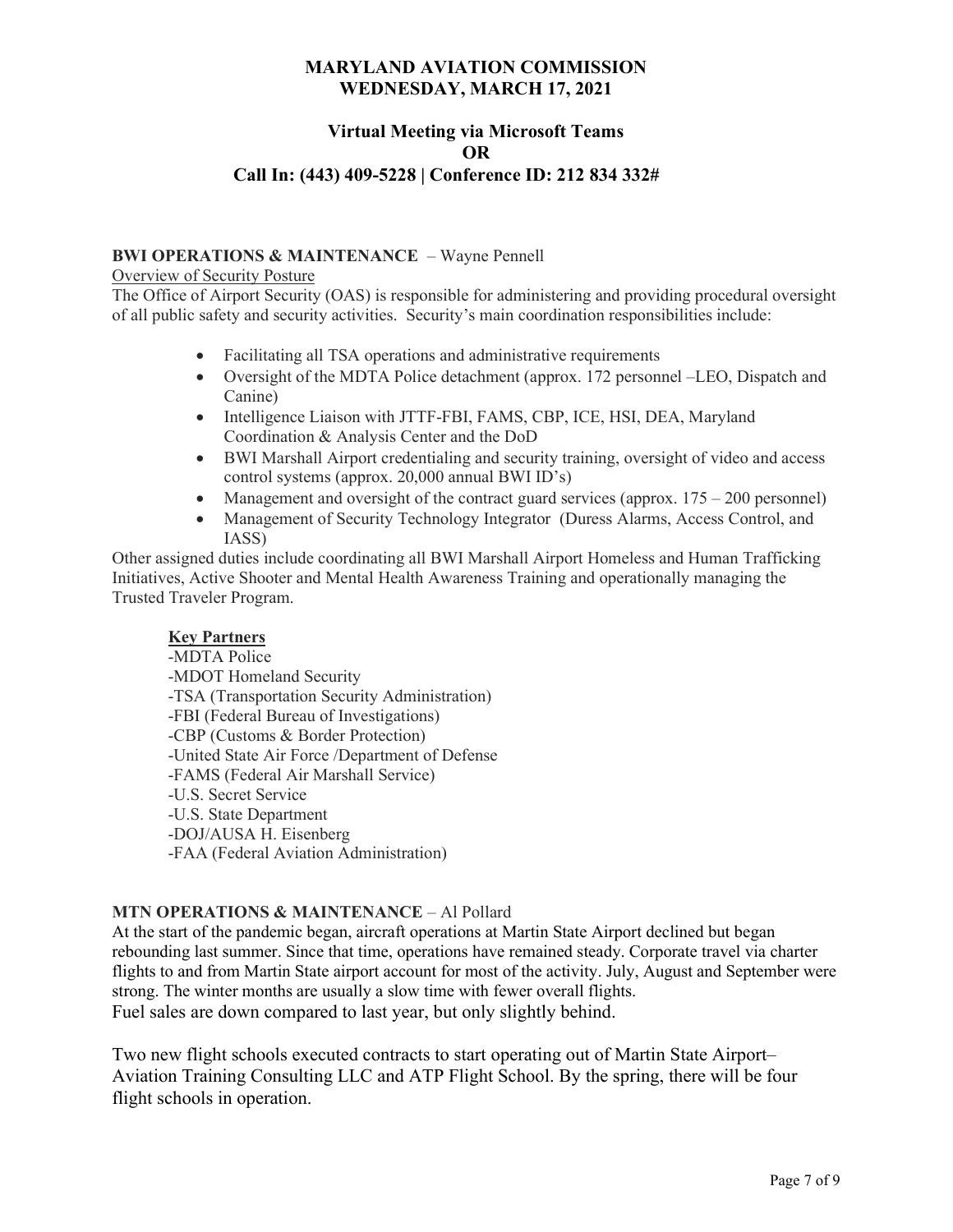# Virtual Meeting via Microsoft Teams OR Call In: (443) 409-5228 | Conference ID: 212 834 332#

MARKETING & AIR SERVICE DEVELOPMENT – Annette Fisher and Jordan Kayloe Communications and Marketing Update – BWI Marshall received a variety of press coverage recently. News stories were about:

- CrowdVision pilot program social distancing information for BWI Marshall passengers
- Maryland Board of Public Works approving a relief package for BWI Marshall Airport concessions
- BWI Thurgood Marshall Airport earning recognition as Best North American Airport of Its Size – 2020 Airport Service Quality (ASQ) Award

Air Service and Traffic Statistics

Total passenger declines have stabilized since late summer.

December 2020 set a new record for cargo tonnage in a month. Increased service from Amazon has driven the significant growth in air cargo tonnage in 2020.

TSA statistics show recovery at BWI Marshall leads the region. Since May 2020, the airport has recovered more quickly than DCA and IAD.

Total operations have fallen much less than passenger numbers. Cancellations were common early in the pandemic; April and May actuals were down 62% and 61%, respectively. Demand has stabilized; June fell 44%; July 28%; August 29%; September 34%; October 35%; November 35%; December 38%; January prelim 34%. Looking at future capacity, Q1 2021 will end down 35% from Q1 2020. By month, January and February capacity were down 36% and 39% from 2020; March and April are both down 32% from 2019.

New route announcements continue sparingly during the Pandemic.

Southwest Airlines has announced new routes from BWI to:

-Chicago, IL -Jackson, MS -Destin, FL -Sarasota, FL -Miami

Allegiant Air has announced a new route from BWI to Punta Gorda. Boutique Airlines has announced a new route from BWI to Massena, NY.

### AIRPORT TECHNOLOGY – Neal Heaton

BWI Marshall now offers the following touchless passenger solutions: